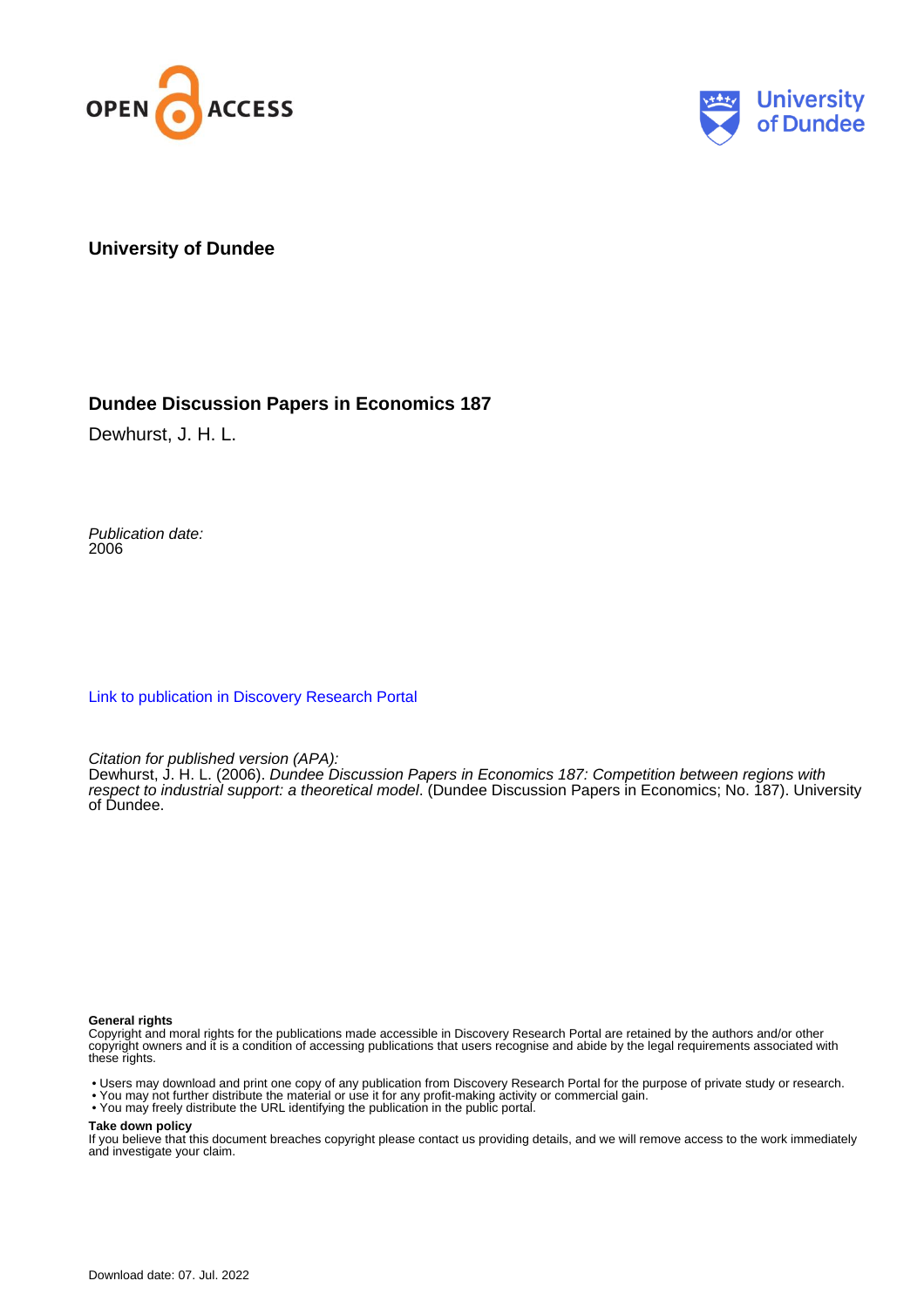

# **Dundee Discussion Papers in Economics**

## COMPETITION BETWEEN REGIONS WITH RESPECT TO INDUSTRIAL SUPPORT – A THEORETICAL MODEL

J.H.L. Dewhurst

Department of Economic Studies, University of Dundee, Dundee. DD1 4HN

 Working Paper No. 187 April 2006 ISSN:1473-236X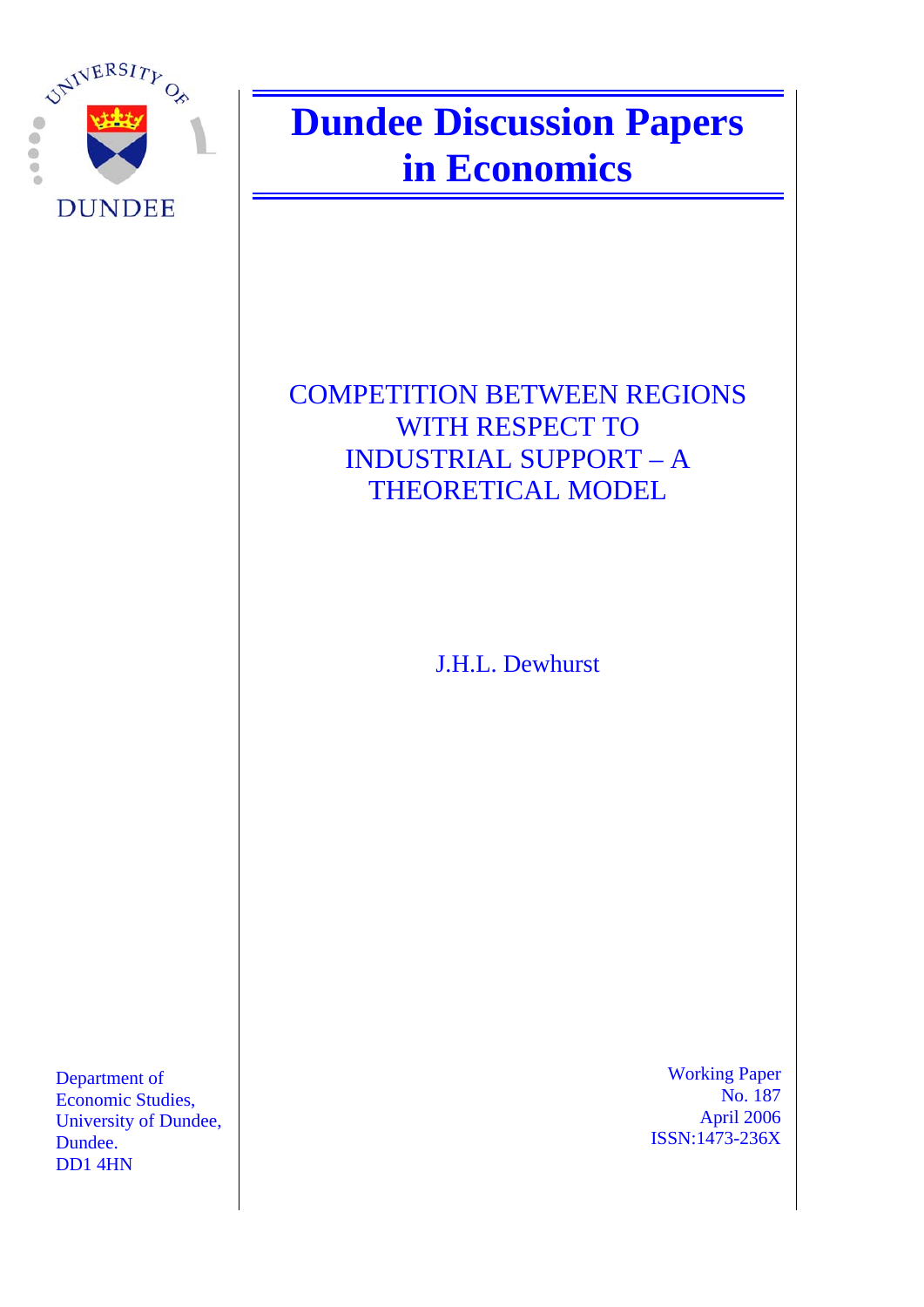# COMPETITION BETWEEN REGIONS WITH RESPECT TO INDUSTRIAL SUPPORT – A THEORETICAL MODEL

J. H. Ll. DEWHURST

Department of Economic Studies, University of Dundee, Dundee DD1 4HN

j.h.l.dewhurst@dundee.ac.uk

#### **Abstract**

In recent years it seems that both regions and cities appear to have become more eager to present themselves as regions or cities in which new or mobile firms in certain industrial sectors (especially perhaps biotechnology) should locate. At the same time, in the UK at least, there has been devolution of the administration of regional policy, albeit with specific targets being set by the national government. Thus cities and regions have become, at least in part, more able to combine their publicity with financial support for the particular industrial sector they wish to foster.

In this paper a model is developed which has the following properties. Cities allocate monies between two types of expenditure, (i) support for a nascent industry and (ii) support for social policies, with payoffs that differ for different cities. It is shown that, if firms in the nascent industry are attracted by relatively high levels of support, cities will generally spend more on industrial support than the national government would.

This simple model is similar to those developed in the literature on Tax Competition. This feature allows a commentary to be made on both the policy implications and possible extensions of the model.

Keywords: Regional Policy, Industrial Support, Fiscal Externalities

JEL Classification: H72, L50, R51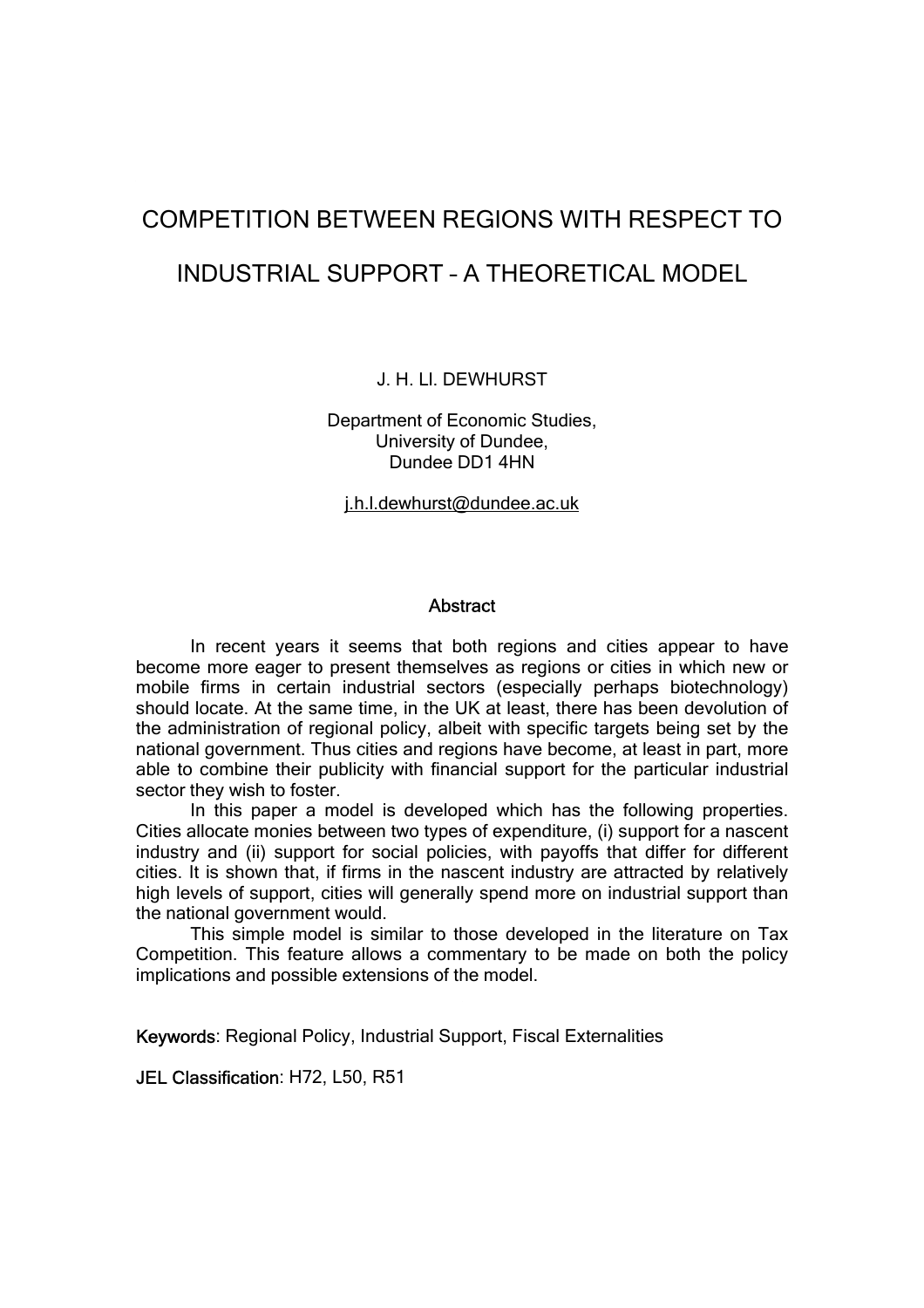#### 1. INTRODUCTION

 In many economies regional or urban authorities take the responsibility of fostering, to some extent at least, the development of new industries by encouraging start-ups and supporting small firms through awarding grants or tax relief and through providing advice. In the U.K. as elsewhere, such industrial support is common and, although many industries benefit from the support offered by regional authorities, in the recent past attention has been directed towards the bio-technology industries. The local authorities are encouraged to support such nascent industries because they perceive that the rewards to the locality from a flourishing industry will repay their investment at the early stage of development.

 However it is not clear that such intervention in the market is necessarily beneficial to the nation at large. Whilst accepting that support for such nascent industries at early stages in their development may well be worth while, entrusting the intervention to the local agents may lead to a competition between jurisdictions. In this paper a model is developed that captures this possibility. Government can choose to support initiatives which have no regional spillovers or to support initiatives which do have an inter-regional dimension. It is shown that, when supporting nascent industrial development has a negative affect on the efficacy of other jurisdictions' industrial support, then local governments will not divide their support between the two categories of expenditure in the same proportion as would be chosen by the national government.

 This result is similar to results to be found in the literature on tax competition. Wilson (1999) provides a useful overview of that literature, whilst

 $-1 -$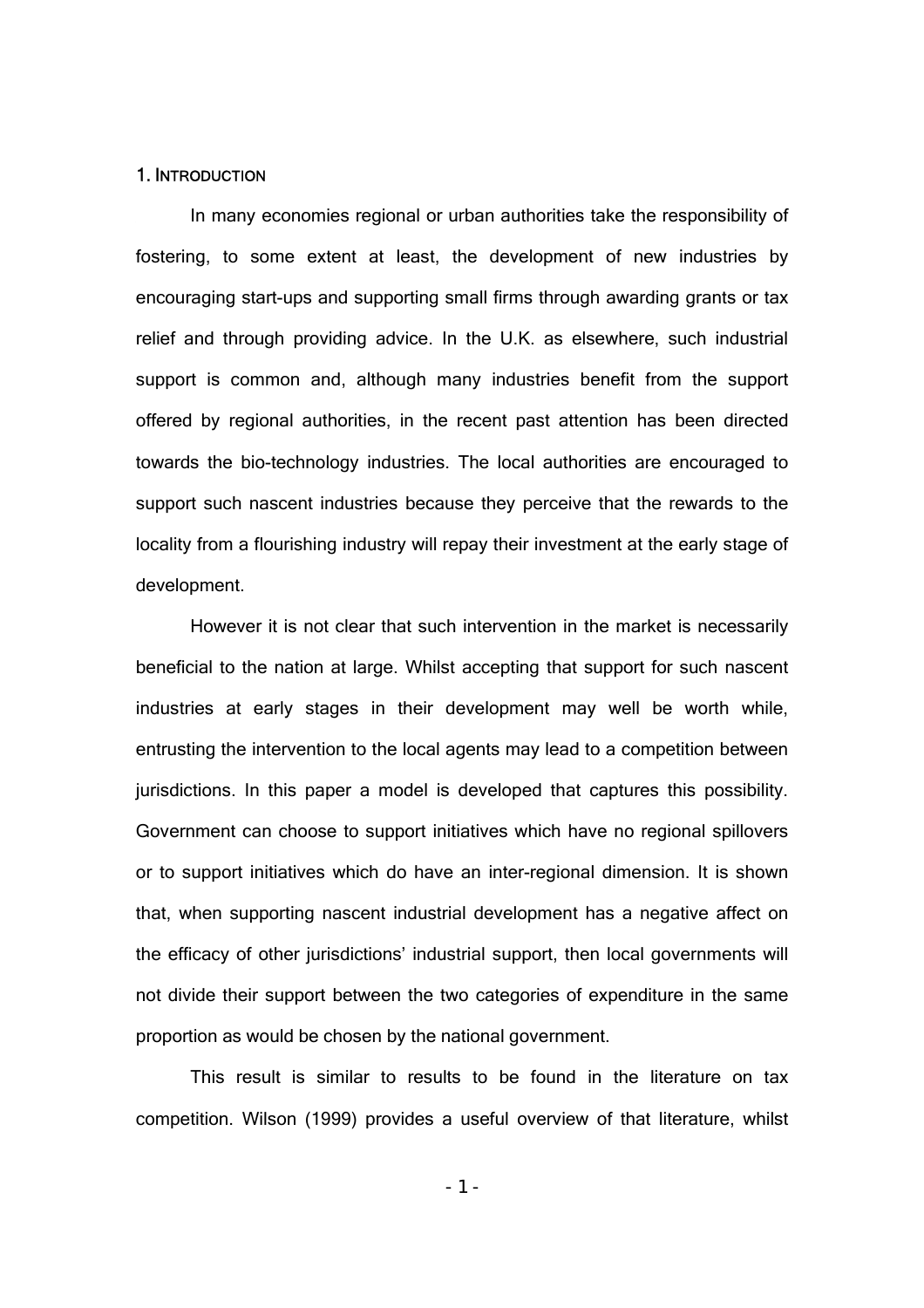Wildasin (1989) considers directly the problem of fiscal externalities. In the UK recently there has been a shift towards more a decentralised regional policy (HM Treasury, 2003). However this shift has been accompanied by the imposition of targets for local regional policy set by the national government. Learmonth and Swales (2005) using a similarly motivated model as that developed in this paper consider the operation of such target driven regional policy in situations where there are fiscal externalities. At the outset it should be noted that here it is assumed that all regional finance is disbursed from the national government. Thus local government does not raise its own revenue. The model would therefore be more applicable to local authority behaviour in the UK, where much local finance comes in the form of a block grant from central government, rather than to a system involving a more highly devolved tax raising structure.

### 2. THE MODEL

 It is assumed that any region can choose to spend its budget in one of two ways. First it may choose to spend money on region specific social policies. It is assumed that if  $x_r$  is the level of this type of expenditure in Region r then the returns to such expenditure are given by  $\alpha_r S\{x_r\}$ . The value of  $\alpha_r$  reflects the degree of deprivation of the region, the larger is  $\alpha_r$  the greater is the effect of any level of expenditure. It is assumed that the function S is a monotonic increasing function of  $x_r$  and that it is subject to decreasing returns. Further it should be noted that this type of expenditure exhibits no spillover effects.

 Second the region may choose to support a nascent industry (or industries). If it commits  $y_r$  to this it will achieve a return of  $β_r.T{y_r}$ , where  $β_r$  is a

 $- 2 -$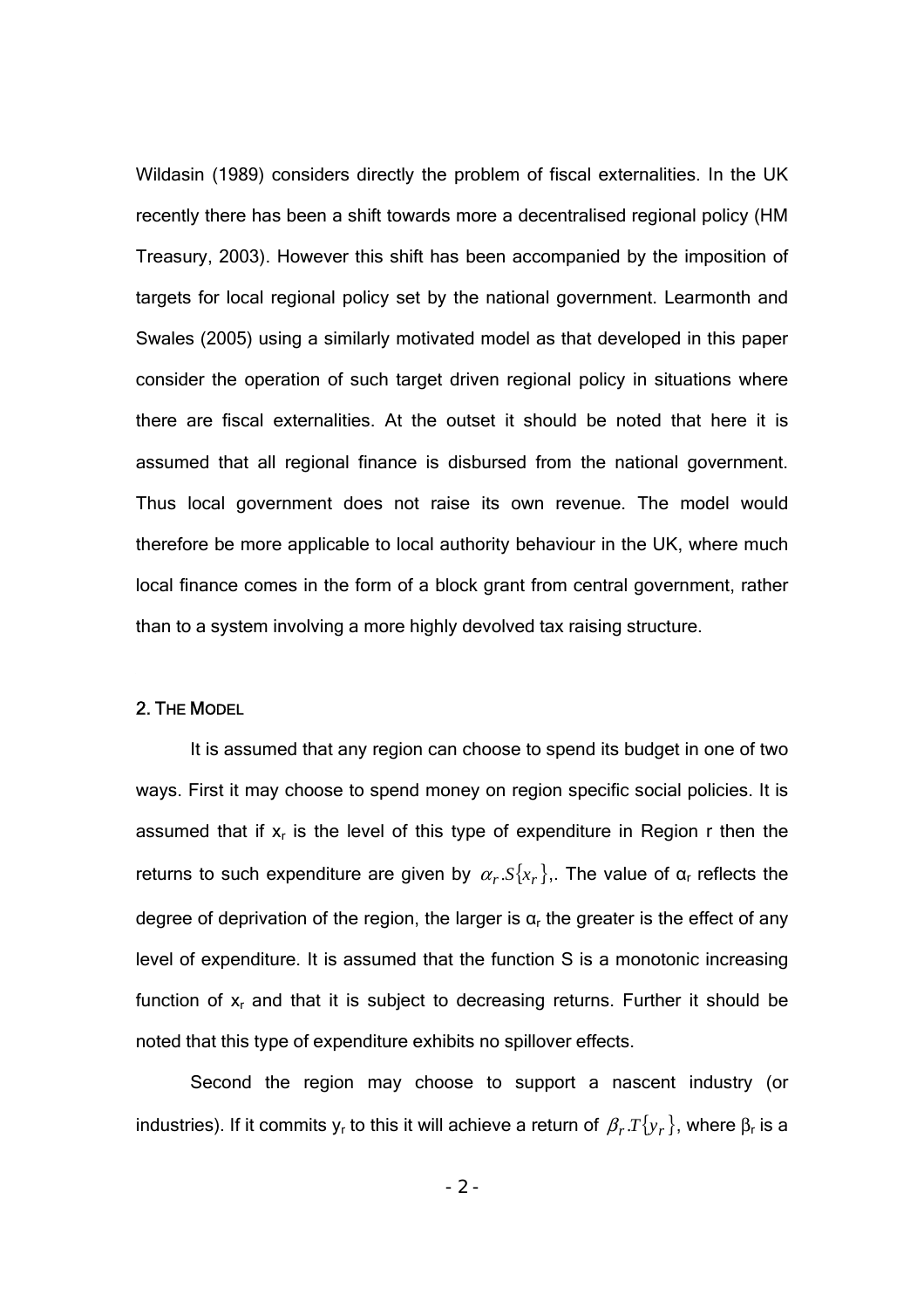measure of how well endowed the region is to exploit the potential of the nascent industry. So, for example,  $β$  could be higher in regions within which there are universities researching in the area or where there is already a flourishing small firm network. Again the function, T, exhibits positive and decreasing returns to expenditure.

 However there is another dimension of this expenditure that should be captured. New firms in nascent industries are assumed to be somewhat footloose. Thus, other things being equal, they will be attracted to regions where support levels are higher. This suggests that the returns to this type of expenditure in Region r will additionally depend on whether the expenditure by Region r is above or below the average expenditure of all regions. This additional factor may be written as  $D{y_r - y}$ . It is assumed that the function D is common across all regions and is strictly increasing in{*yr* − *y*}. It is further assumed that this distributional effect sums to zero over the complete set of regions in the nation.

i.e 
$$
\sum_{r=1}^{R} D{y_r - y} = 0
$$

We may write the gains to be derived by a region from its expenditure as

$$
B_r = \alpha_r \cdot S\{x_r\} + \beta_r \cdot T\{y_r\} + D\{y_r - \overline{y}\}
$$

#### 2. A NATIONAL POLICY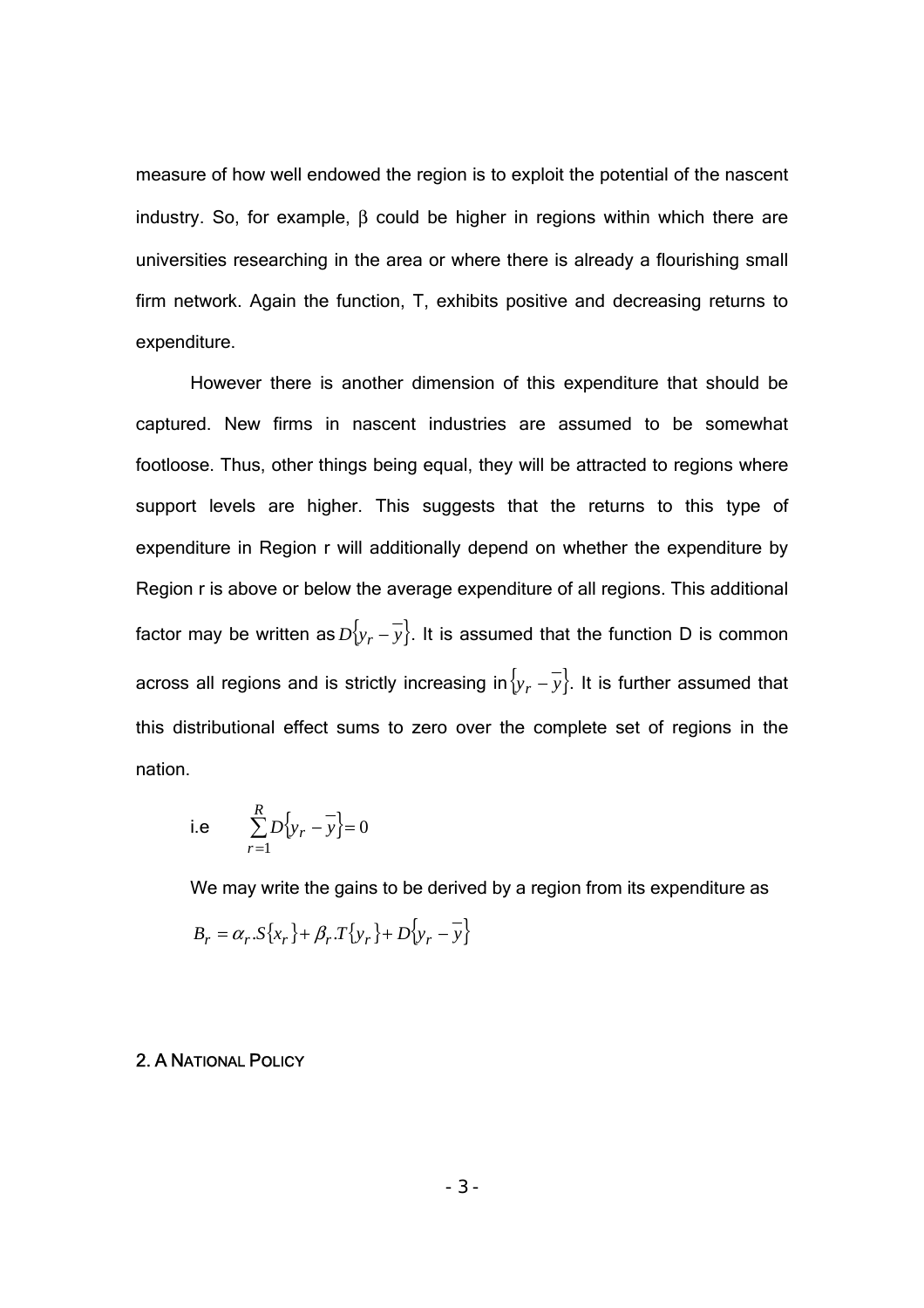In this section a solution is given to the question of what allocation of resources a national government would make when faced with the returns functions given in the previous section. For the nation consisting of R regions the returns to regional expenditure are given by

$$
B = \sum_{r=1}^{R} [\alpha_r . S\{x_r\} + \beta_r . T\{y_r\} + D\{y_r - y\}]
$$
  
=  $\sum_{r=1}^{R} \alpha_r . S\{x_r\} + \sum_{r=1}^{R} \beta_r . T\{y_r\}$ 

 It is supposed that the national government has determined the total amount that it is prepared to devote to regional assistance. Let this amount be z. The national government's problem then is to maximise the returns subject to a budget constraint.

i.e.

$$
\begin{aligned}\nMAX & \sum_{r=1} \alpha_r S\{x_r\} + \sum_{r=1} \beta_r T\{y_r\} \\
subject to & \sum_{r=1}^R x_r + \sum_{r=1}^R y_r \le z\n\end{aligned}
$$

*R*

*R*

Constructing the Lagrangean function gives

$$
L = \sum_{r=1}^{R} \alpha_r \cdot S\{x_r\} + \sum_{r=1}^{R} \beta_r \cdot T\{y_r\} + \lambda \left[ z - \sum_{r=1}^{R} x_r - \sum_{r=1}^{R} y_r \right]
$$

This has to maximised with respect to  $x_1$ ..... $x_R$ ,  $y_1$  .... $y_R$  and  $\lambda$  giving

$$
\frac{\partial L}{\partial x_r} = \alpha_r \frac{\partial S}{\partial x_r} - \lambda = 0 \qquad \text{for } r = 1, \dots, R
$$
  

$$
\frac{\partial L}{\partial y_r} = \beta_r \frac{\partial T}{\partial y_r} - \lambda = 0 \qquad \text{for } r = 1, \dots, R
$$
  

$$
\frac{\partial L}{\partial \lambda} = z - \sum_{r=1}^R x_r - \sum_{r=1}^R y_r = 0
$$

Solving these implies that for any two regions r and s,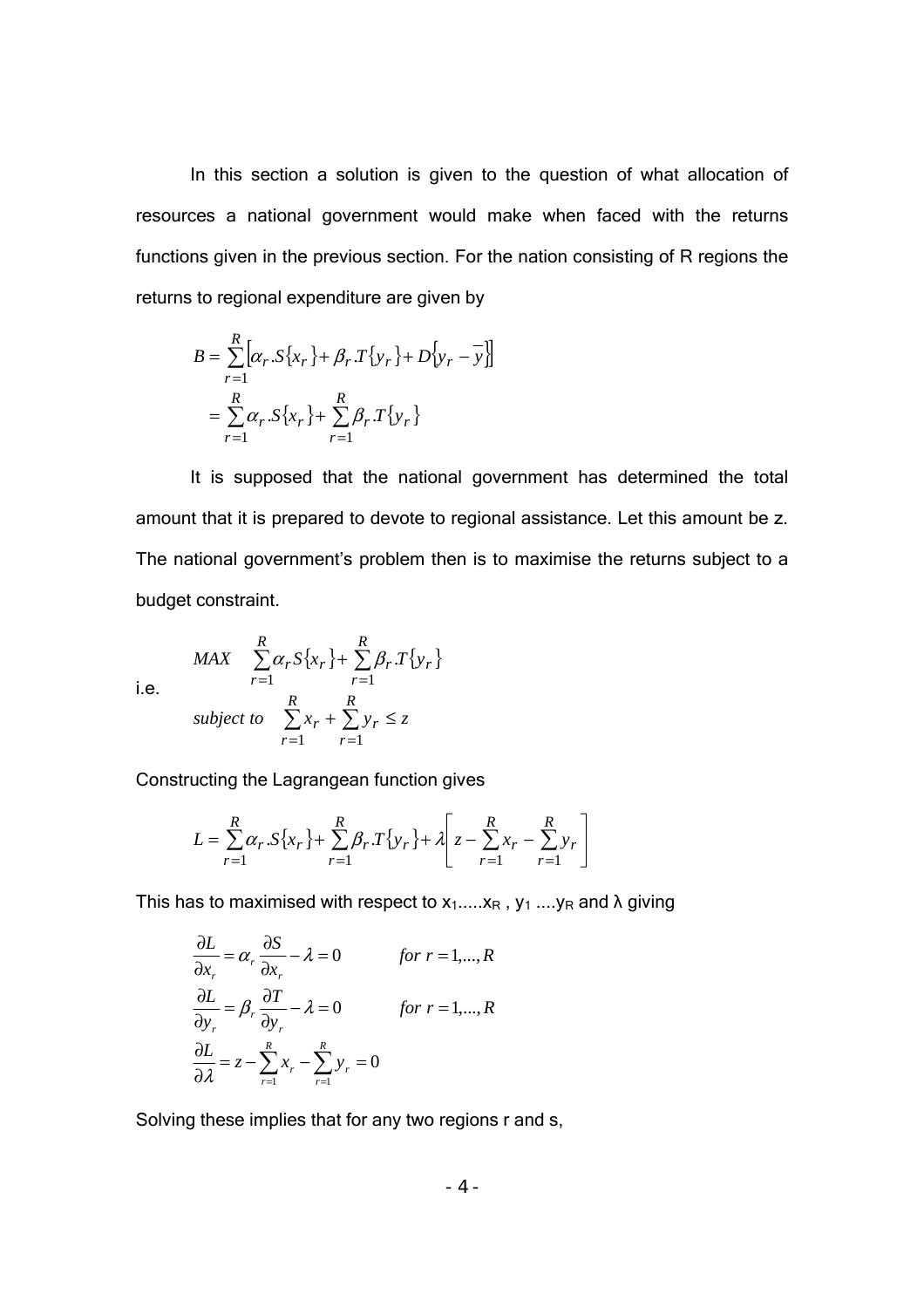$$
\alpha_r \frac{\partial S}{\partial x_r^*} = \alpha_s \frac{\partial S}{\partial x_s^*}
$$
\n
$$
\beta_r \frac{\partial T}{\partial y_r^*} = \beta_s \frac{\partial T}{\partial y_s^*}
$$
\nIf  $\alpha_r > \alpha_s$  then  $\frac{\partial S}{\partial x_r^*} < \frac{\partial S}{\partial x_s^*} \implies x_r^* > x_s^*$   
\nIf  $\beta_r > \beta_s$  then  $\frac{\partial T}{\partial y_r^*} < \frac{\partial T}{\partial y_s^*} \implies y_r^* > y_s^*$ 

So the national government gives relatively more monies to those regions who are in greatest social need (high  $\alpha$ ) and to those regions that are well placed to benefit from the nascent industries (high β).

#### 3. REGIONAL POLICY

 Suppose that the nation decides on the total levels of disbursement  $\left(z_r^* = \begin{bmatrix} x_r^* + y_r^* \end{bmatrix}\right)$  as determined in the previous section but allows the regional authorities to have discretion on how to allocate their budget between social and industrial policies. It is assumed that, although the returns to industrial policy are interdependent, any particular region will assume that the industrial policy expenditures of other regions will remain fixed irrespective of what that particular region chooses to do. In other words the regions are assumed to operate in a manner equivalent to standard Cournot oligopolists in industrial economics. The region's problem may be written as

MAX 
$$
\alpha_r \cdot S\{x_r\} + \beta_r \cdot T\{y_r\} + D\{y_r - y\}
$$
  
subject to  $x_r + y_r \le z_r^*$ 

The Langrangean is

 ${L} = \alpha_r S_{x} \{ x_r \} + \beta_r T_{y_r} \{ x_r \} + D_{y_r} \left[ \frac{1}{x_r} + x_r - y_r \right]$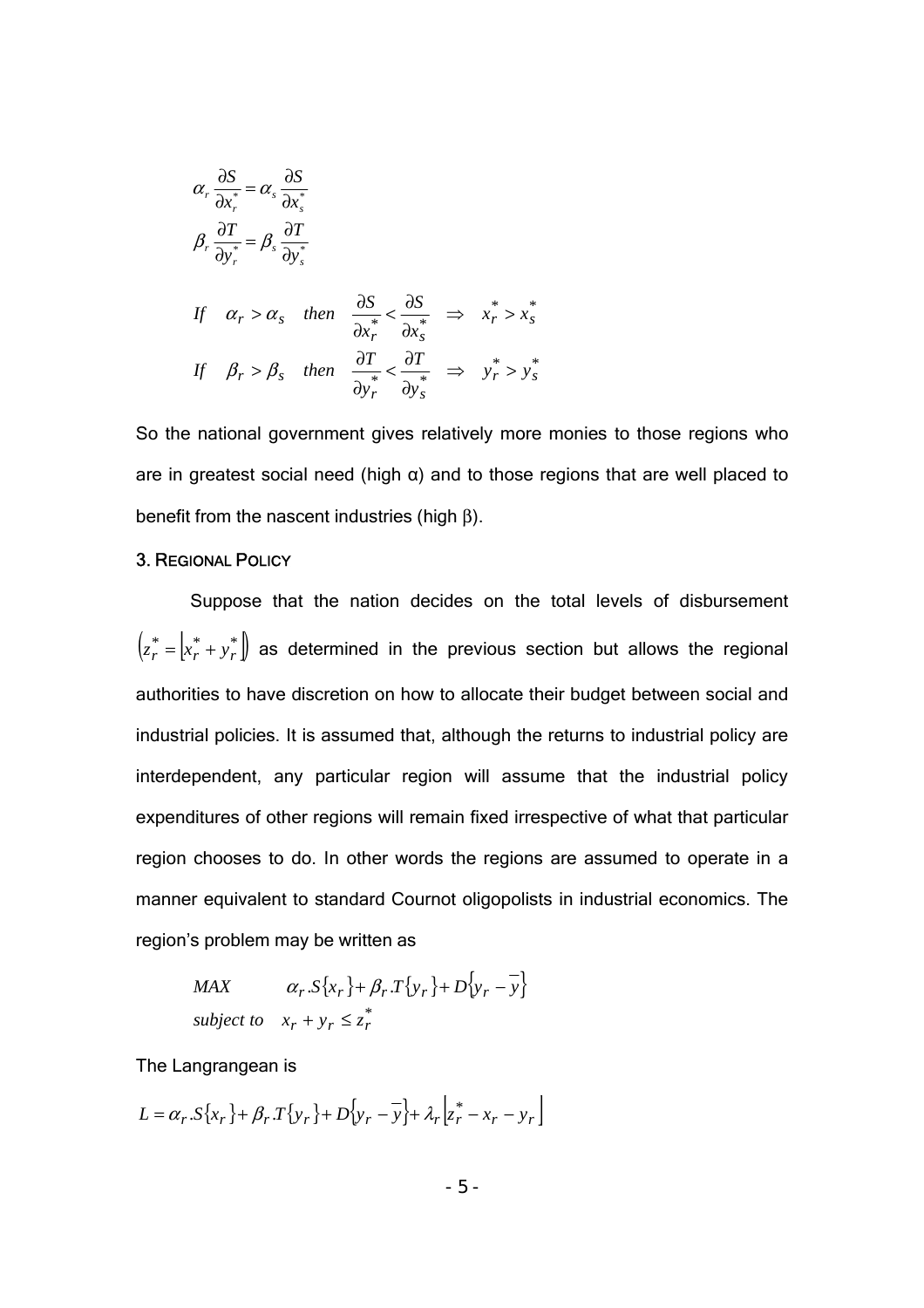and the first order conditions are

$$
\frac{\partial L}{\partial X_r} = \alpha_r \frac{\partial S}{\partial x_r} - \lambda_r = 0
$$

$$
\frac{\partial L}{\partial Y_r} = \beta_r \frac{\partial T}{\partial y_r} + \frac{\partial D}{\partial y_r} - \lambda_r = 0
$$

$$
\frac{\partial L}{\partial \lambda_r} = z_r^* - x_r - y_r = 0
$$

Suppose the solution of this optimisation is given by  $x_r^{\#}, y_r^{\#}, \lambda_r^{\#}$ . Notice that the sum of  $x_r^{\#}$  and  $y_r^{\#}$  will be  $z_r^*$  as in the case when the national government decides on the local allocations between social and industrial policy expenditures. However when the regional authority is responsible for the allocation the division is determined by the equation

$$
\alpha_r \frac{\partial S}{\partial x_r} = \beta_r \frac{\partial T}{\partial y_r} + \frac{\partial D}{\partial y_r}
$$

When the national government takes responsibility for the allocation the division is given by the equation

$$
\alpha_r \frac{\partial S}{\partial x_r} = \beta_r \frac{\partial T}{\partial y_r}
$$

 $As$ 

$$
\frac{\partial D}{\partial y_r} > 0
$$

it follows that  $\beta_r \frac{\partial P}{\partial y_r} + \frac{\partial P}{\partial y_r} > \beta_r \frac{\partial P}{\partial y_r}$  *for all y<sub>r</sub> T y D y T* ∂  $>\beta_r \frac{\partial}{\partial r}$ ∂  $+\frac{6}{5}$ ∂  $\beta_r \frac{\partial T}{\partial r} + \frac{\partial D}{\partial r} > \beta_1$ 

Thus the division arrived at by the regional authority ( $x_r^{\#}$ ,  $y_r^{\#}$ ) will be one in which the expenditure on industrial policy is greater and the expenditure on social policy less than in the case when the division is made by the national authority. This is entirely due to the interregional feature of the model. The national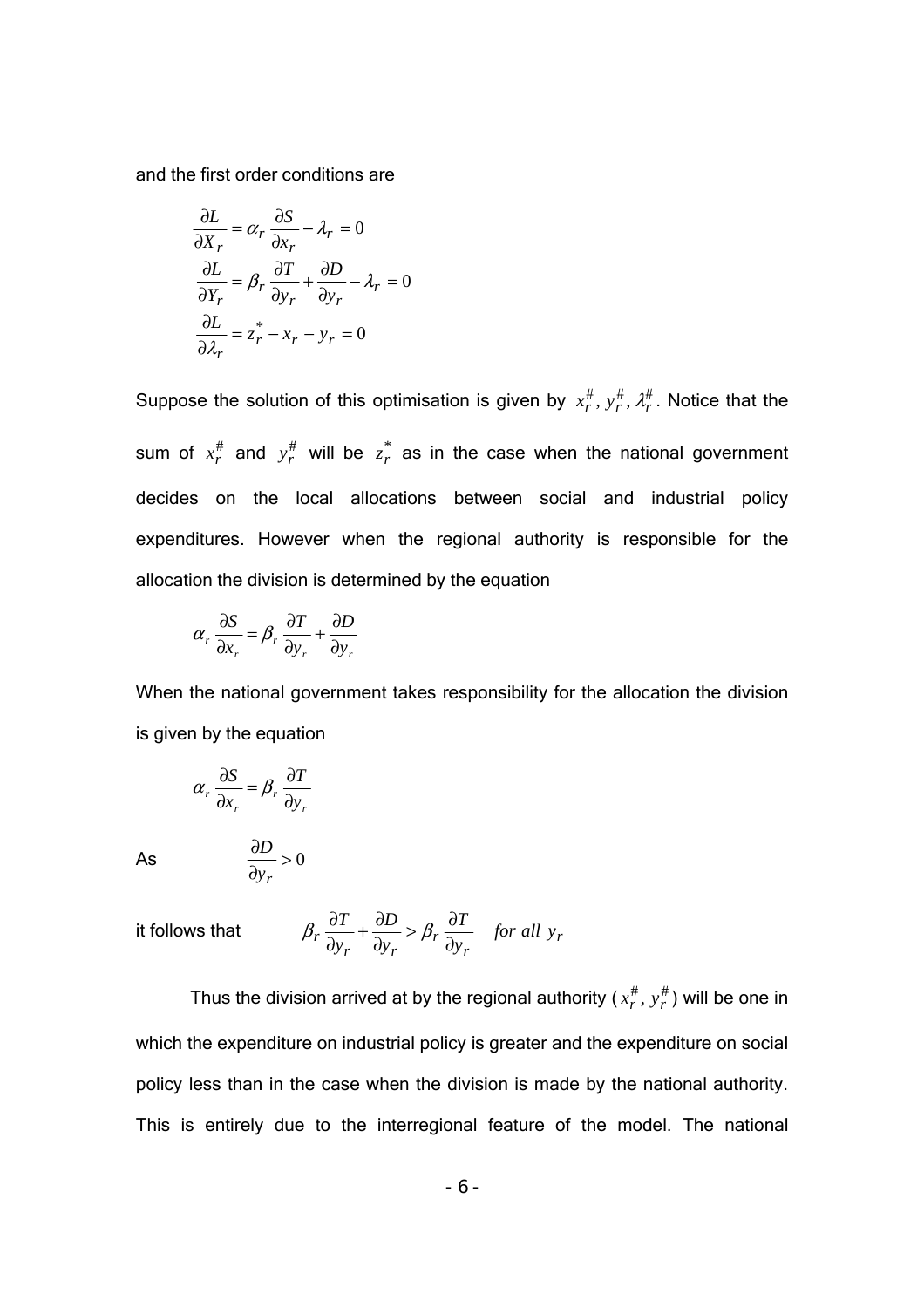government is not concerned with the relative position of regions. However regions are conscious of their comparative position with respect to industrial support.

#### 4. COMMENTARY

 In this paper a model has been built which has the property that regions compete with each other in the fostering of nascent industries. This competition stems from the fact that the returns to expenditure at a regional level depend not only on the amount of support a region allocates to nascent industries but also on the support offered by the region relative to the support offered by other regions. Given the interdependence of the returns functions, any region would choose to spend more of a given budget on support to this nascent industry and consequently less on local social policies that have no spill-over effects. Such "distortion" might be lessened if local authorities were constrained by the centre to spend a predetermined sum on such social needs or if they had to meet fixed outcome targets in that sphere of operation.

#### **ACKNOWLEDGEMENTS**

The author is grateful to Professor Kim Swales, University of Strathclyde, for enlightening discussions on an early version of this paper.